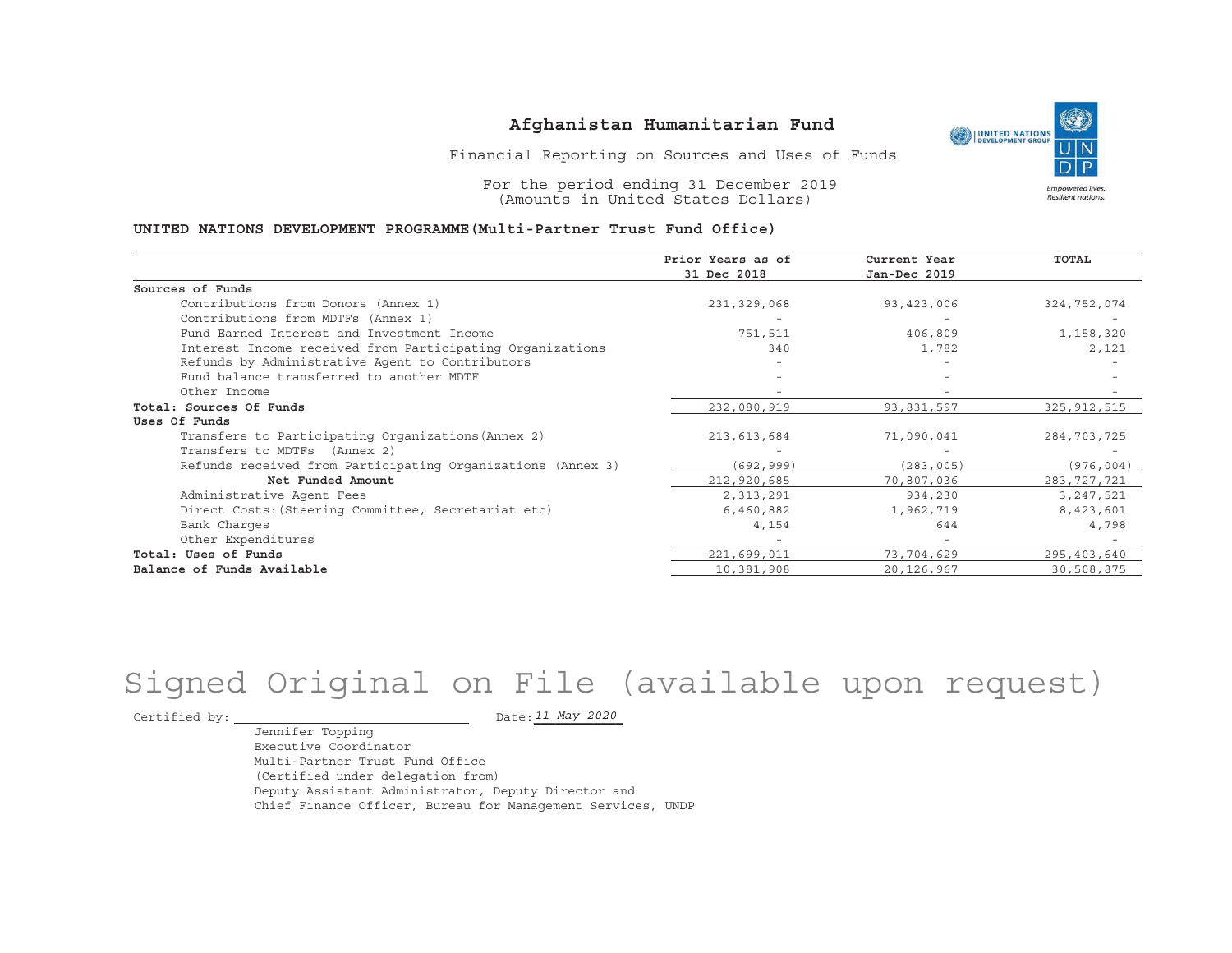

Financial Reporting on Sources and Uses of Funds

For the period ending 31 December 2019 (Amounts in United States Dollars)

### **UNITED NATIONS DEVELOPMENT PROGRAMME(Multi-Partner Trust Fund Office)**

#### **Annex - 1: Contributions**

|                                | Prior Years as of | Current Year             | TOTAL       |
|--------------------------------|-------------------|--------------------------|-------------|
|                                | 31 Dec 2018       | Jan-Dec 2019             |             |
| From Contributors              |                   |                          |             |
| CANADIAN INTERNATIONAL DEVELOP |                   | 376,049                  | 376,049     |
| DEPARTMENT FOR INT'L DEVELOPME | 105,824,830       | 67,140,220               | 172,965,050 |
| GOVERNMENT OF AUSTRALIA        | 19,230,959        | 3,594,000                | 22,824,959  |
| GOVERNMENT OF CANADA           |                   | 381,133                  | 381,133     |
| GOVERNMENT OF DENMARK          | 10,439,358        | 5,224,094                | 15,663,453  |
| GOVERNMENT OF GERMANY          | 10,705,281        | 3, 222, 746              | 13,928,027  |
| GOVERNMENT OF NETHERLANDS      | 6,810,000         |                          | 6,810,000   |
| GOVERNMENT OF NORWAY           | 10,333,673        | 1,539,650                | 11,873,324  |
| GOVERNMENT OF REPUBLIC OF KORE | 13,099,513        | 1,000,000                | 14,099,513  |
| GOVERNMENT OF SWITZERLAND      | 1,720,000         | 600,000                  | 2,320,000   |
| Oatar Fund for Development     | 1,000,000         | 1,000,000                | 2,000,000   |
| SWEDISH INT'L DEVELOPMENT COOP | 51,075,884        | 9,345,113                | 60,420,997  |
| UN Foundtn/UN Partnrshp Office | 2,339             | $\overline{\phantom{0}}$ | 2,339       |
| <b>UNOCHA</b>                  | 1,087,231         |                          | 1,087,231   |
| Total: Contributions           | 231,329,068       | 93,423,006               | 324,752,074 |

## Signed Original on File (available upon request)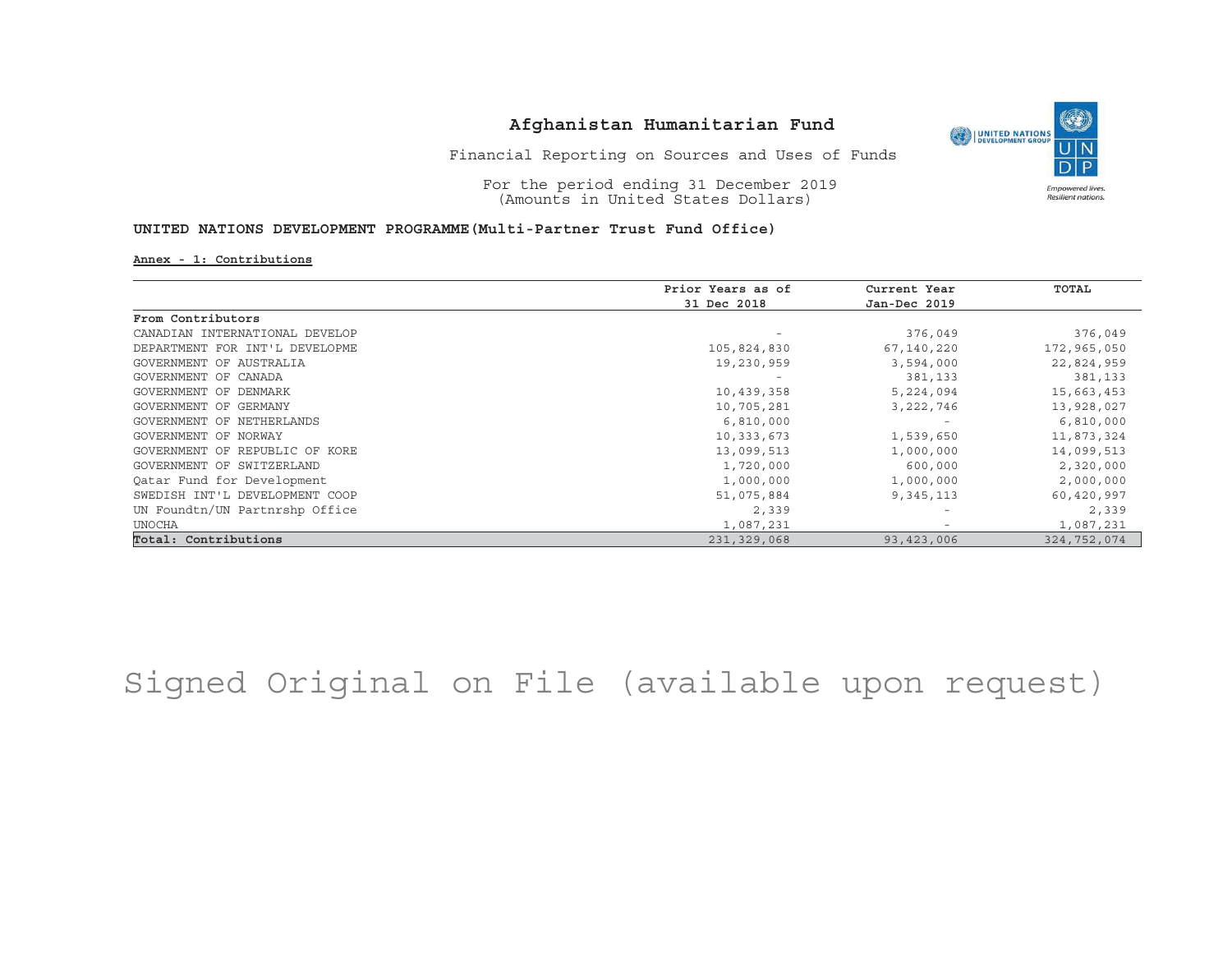

Financial Reporting on Sources and Uses of Funds

For the period ending 31 December 2019 (Amounts in United States Dollars)

### **UNITED NATIONS DEVELOPMENT PROGRAMME(Multi-Partner Trust Fund Office)**

**Annex - 2: Transfers**

|                                | Prior Years as of | Current Year             | TOTAL        |
|--------------------------------|-------------------|--------------------------|--------------|
|                                | 31 Dec 2018       | Jan-Dec 2019             |              |
| To Participating Organizations |                   |                          |              |
| FAO                            | 2,483,860         | 11,988,665               | 14,472,525   |
| IOM                            | 1,699,983         | 1,598,625                | 3,298,608    |
| NGO/OCHA                       | 130,388,397       | 39,381,242               | 169,769,638  |
| OCHA                           | 8,231,490         | 1,962,719                | 10,194,209   |
| UNFPA                          | 780,351           | $\overline{\phantom{a}}$ | 780,351      |
| UNHCR                          | 10,758,959        | 2,395,892                | 13, 154, 850 |
| UNICEF                         | 17,602,175        | 7,619,169                | 25, 221, 344 |
| UNOPS                          | 1,505,011         | 700,000                  | 2,205,011    |
| WFP                            | 25,498,030        | 5,888,780                | 31,386,810   |
| WHO                            | 22,896,919        | 1,517,668                | 24, 414, 587 |
| Total Transfers                | 221,845,174       | 73,052,760               | 294,897,934  |

## Signed Original on File (available upon request)